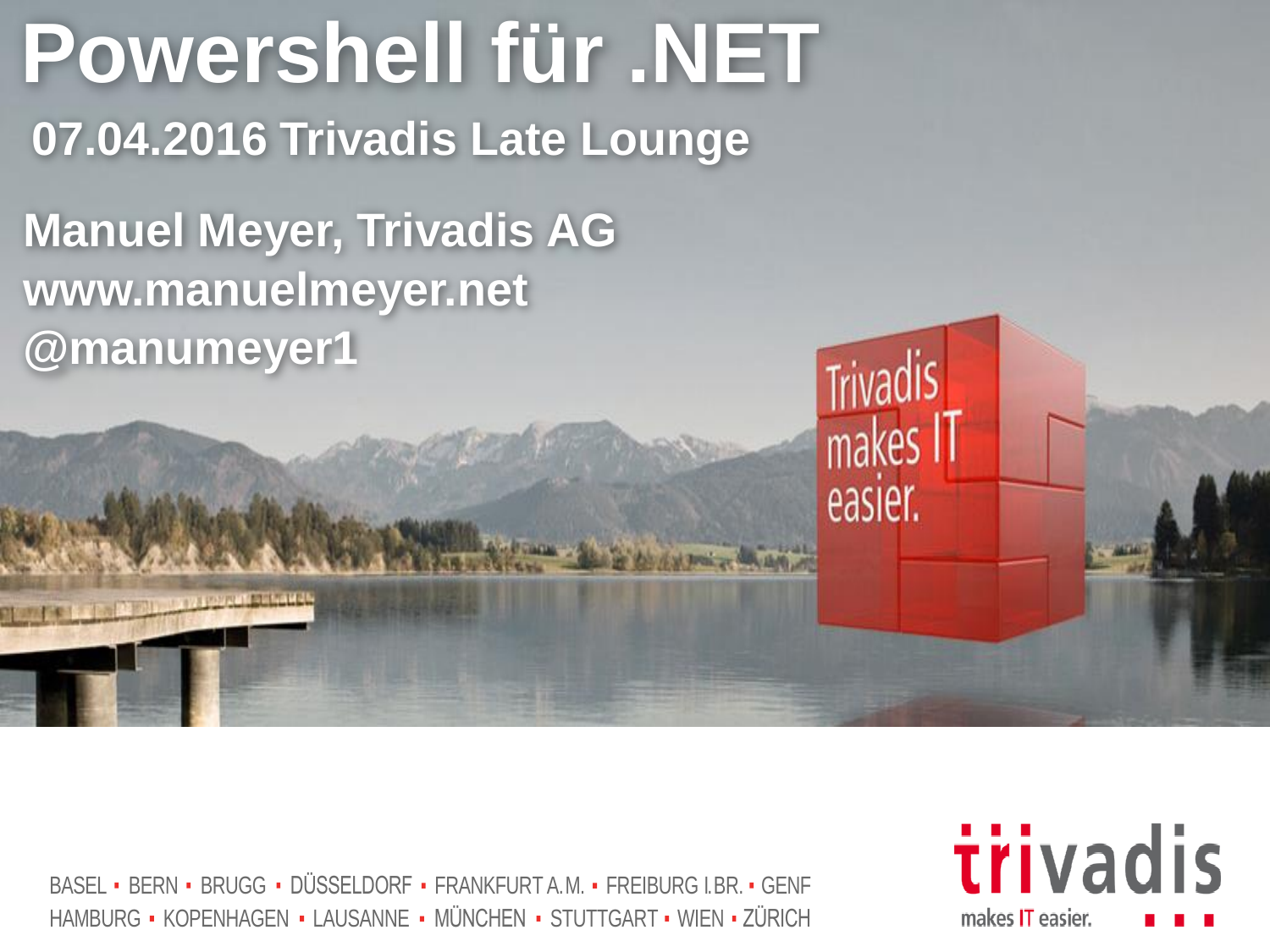

- **1. Powershell Basics**
- **2. Advanced Powershell** ■Remoting / WMI / COM / .NET
- **3. PS Integration** Windows / IIS / SQL Server / TFS / Azure / **Sharepoint**
- **4. Demo Twitter**

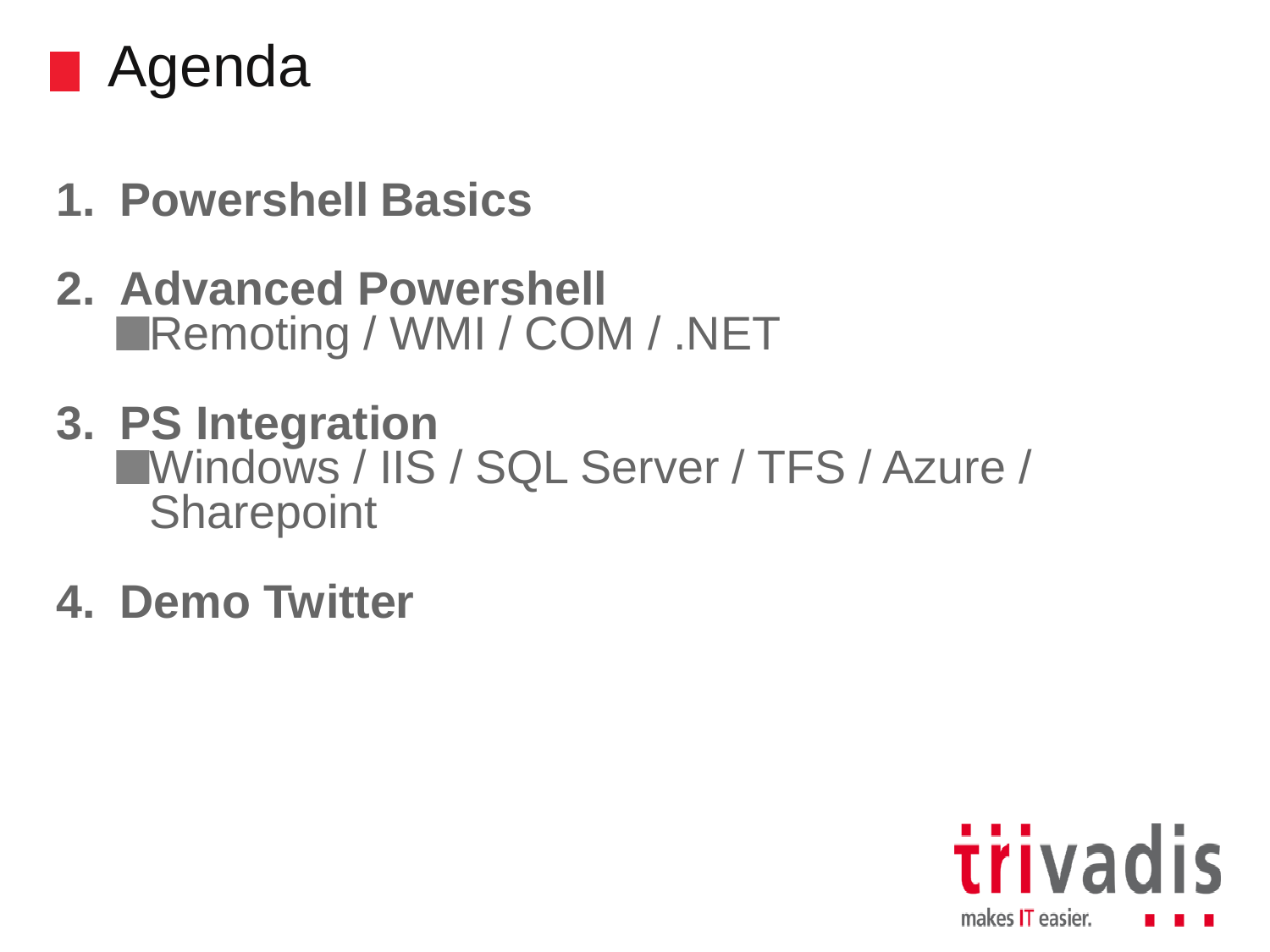# **Powershell Basics**

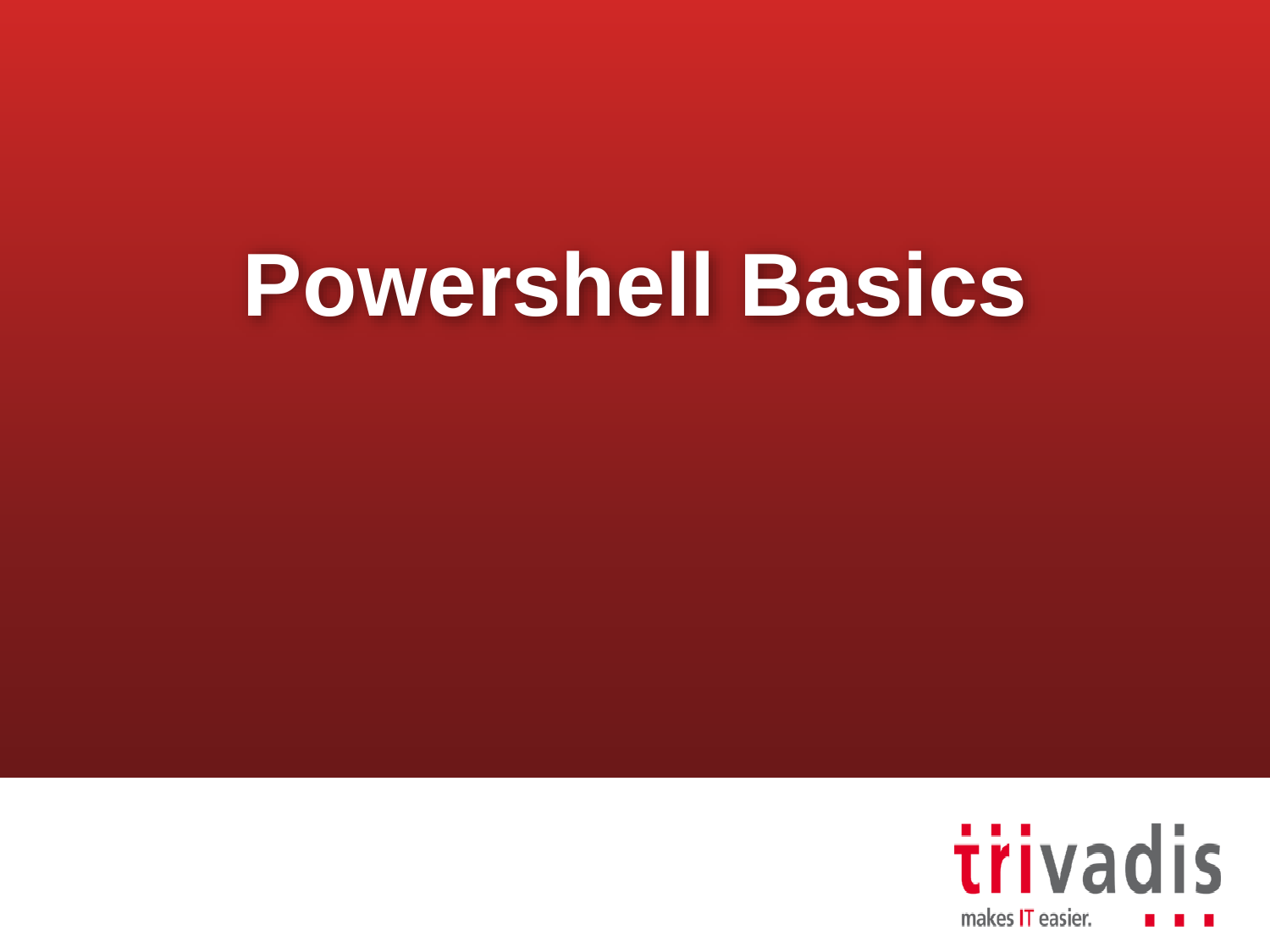

**Automation** 

**PS Remoting** 

**PS Workflow** 

**NET, COM, WMI, Perfcounters, EventLog,** etc.

Integration in Products

–Windows, IIS, SQL Server, TFS, Microsoft Azure, Sharepoint.

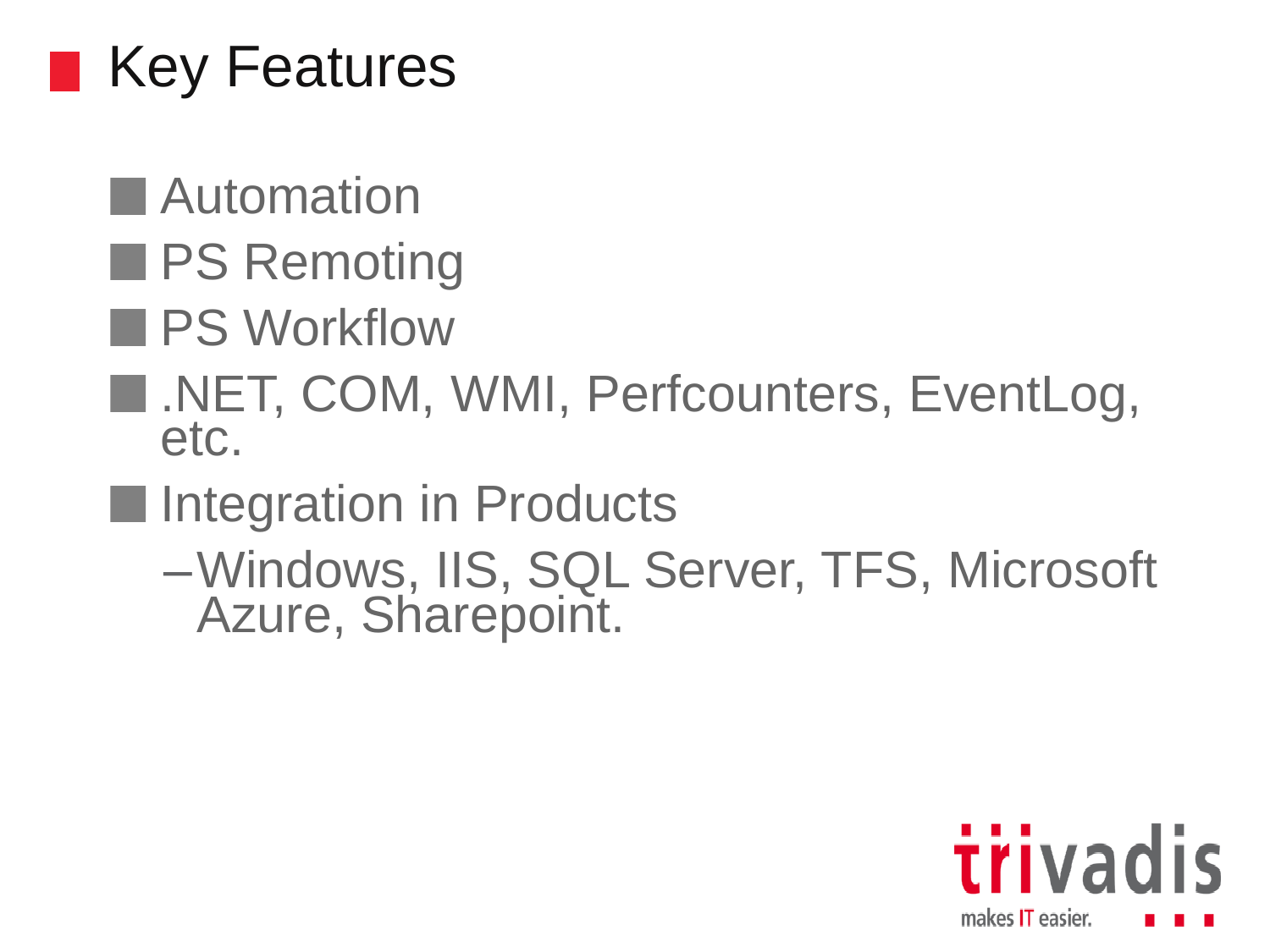

#### **Powershell.exe ISE**

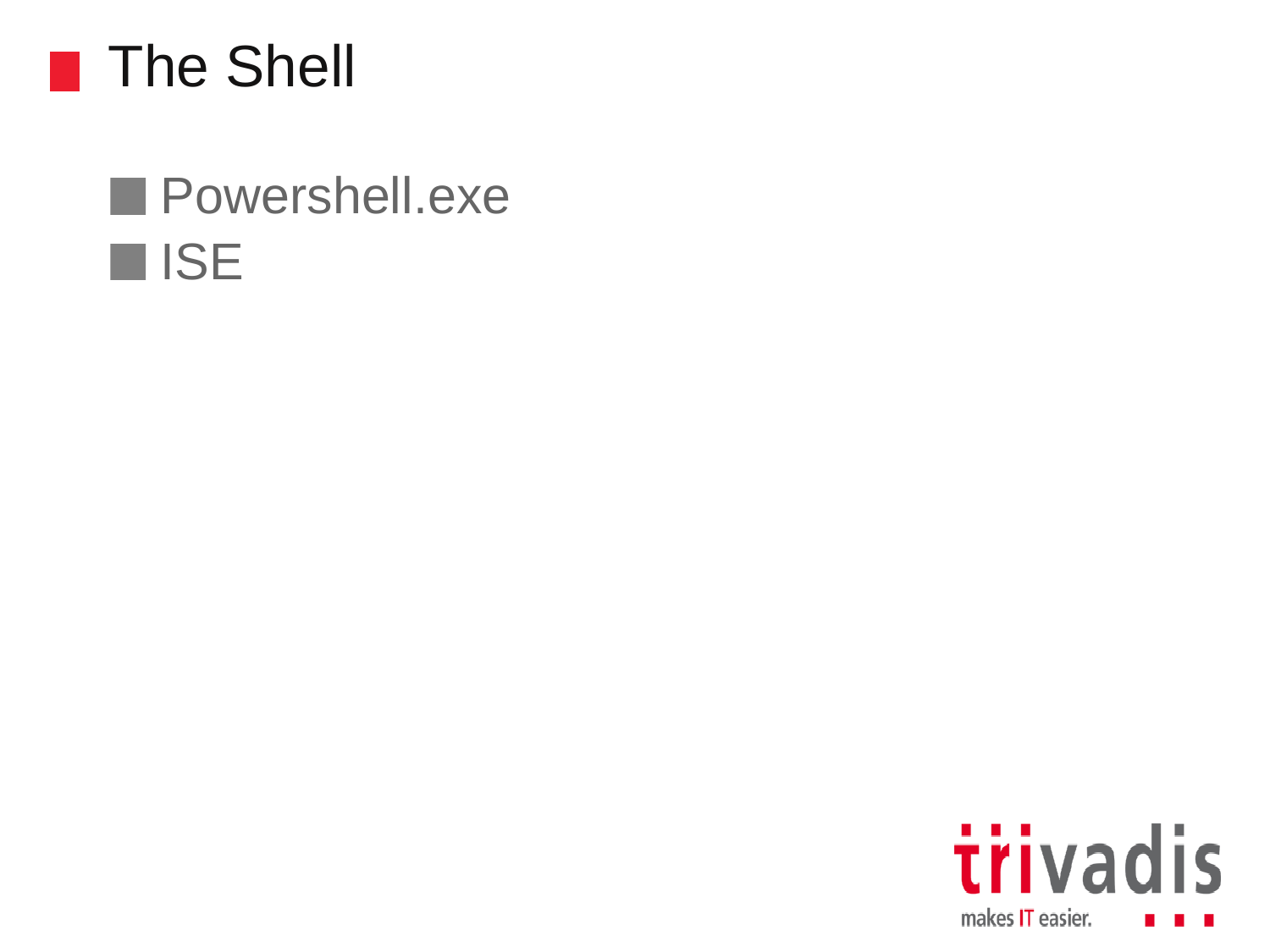

#### **Noun Commandlets**

```
Get-Process
Get-NetFirewallProfile
Set-Acl
Set-AuthenticodeSignature
```
Add-PhysicalDisk Remove-BitLockerKeyProtector

Show-EventLog

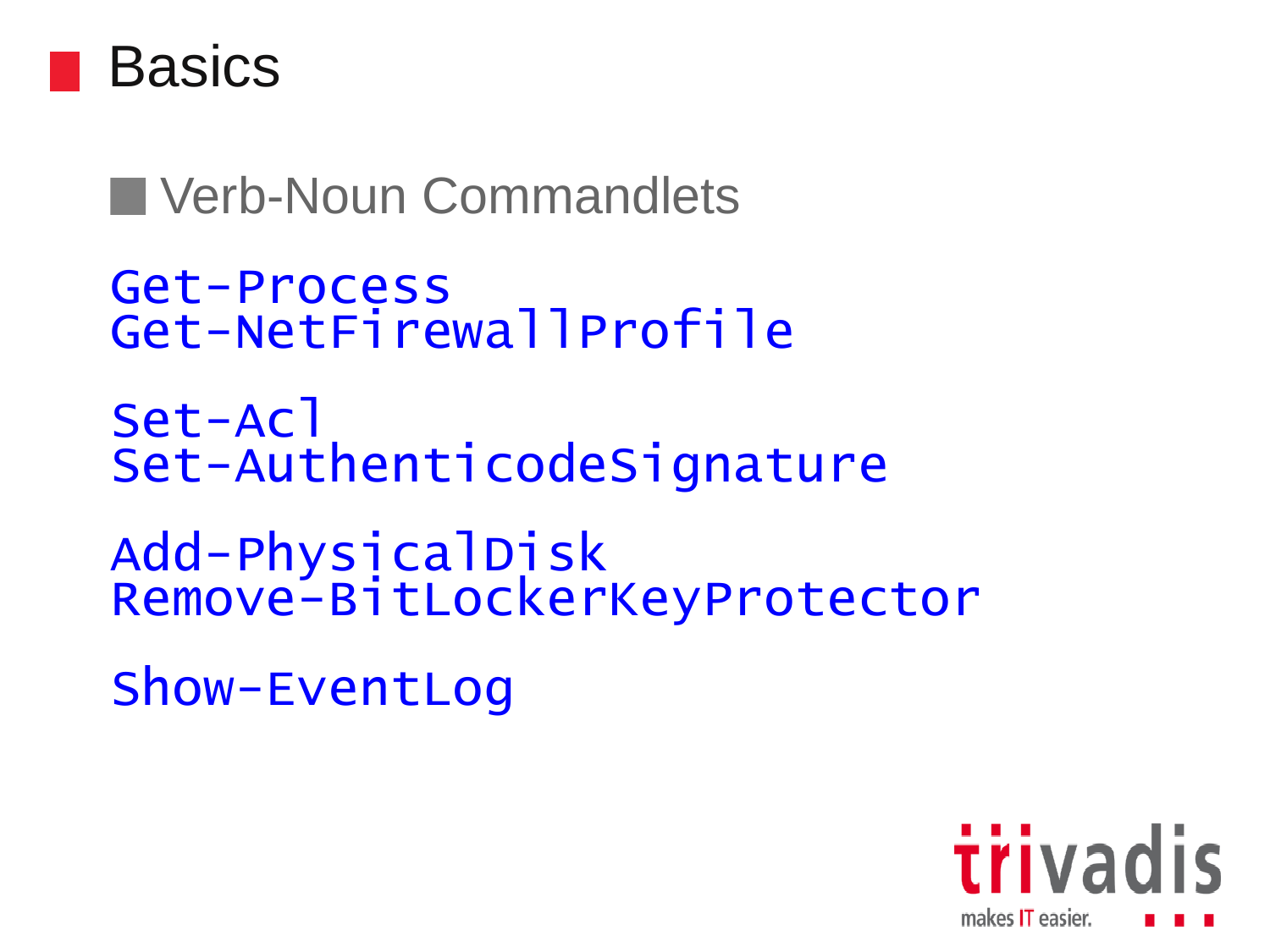

**Help** Objects **Pipelining Output** 

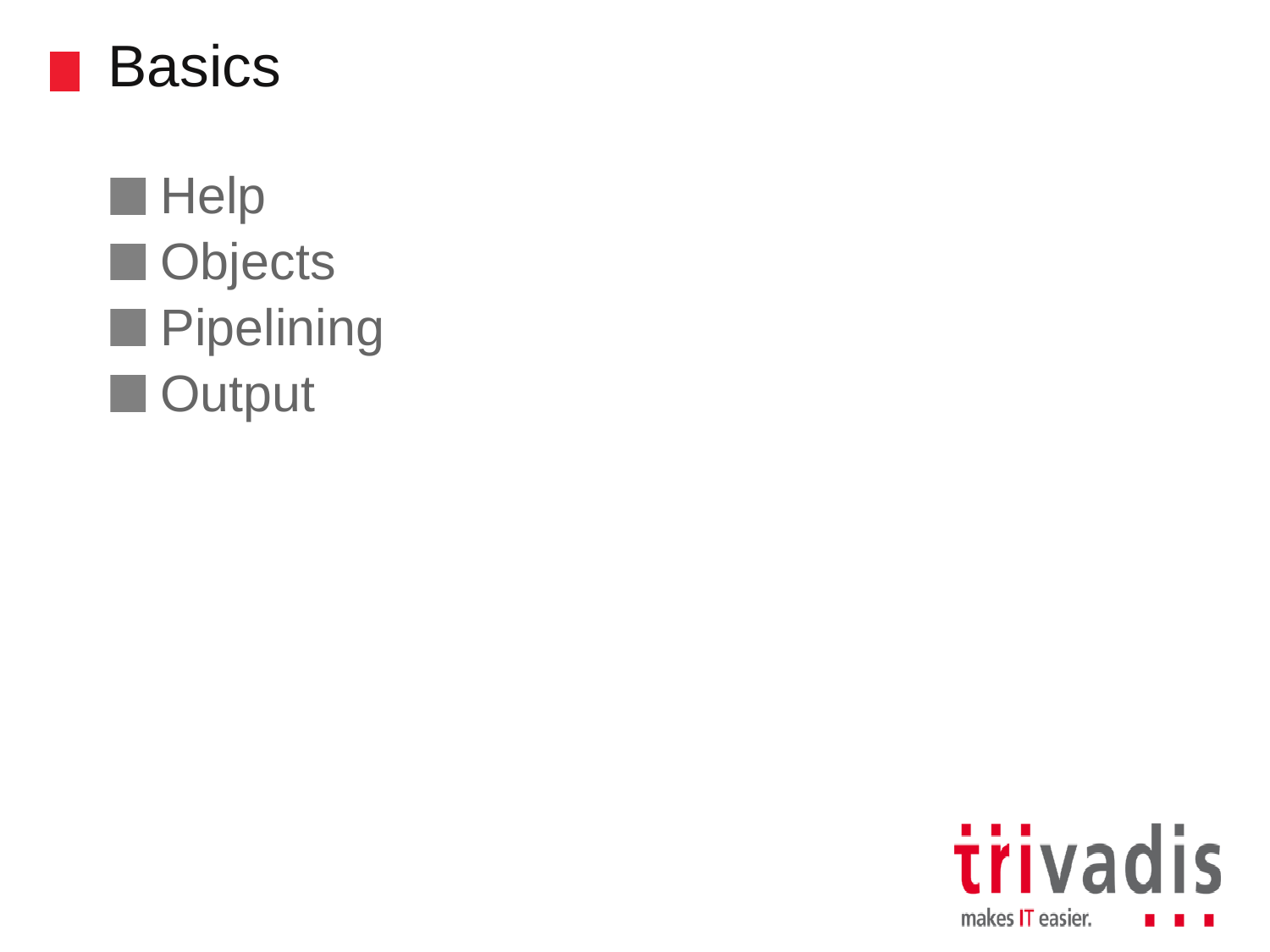#### More Basics

```
■ Comparison: -eq, -ne, -lt, -gt, -le, -ge, -
  contains, -notcontains
Marrays, HashTables
If-else, switch
For, foreach, while, do-while
E Functions
   \Box Function Invoke-WMIQuery {
              \text{SwmiClass} = (\text{SwMI\_txtbx} \text{ Text}). \text{Trim}()Try \{$Data = Get-WmiObject -ComputerName $Computer
              $OutputBox. For a ground = "white"$OutputBox_Text = $Data | Out-String\} Catch \{$OutputBox. For a ground = "Red"$OutputBox. Text = $. Exception Message
      Powershell@MSUGS
     ŀ
```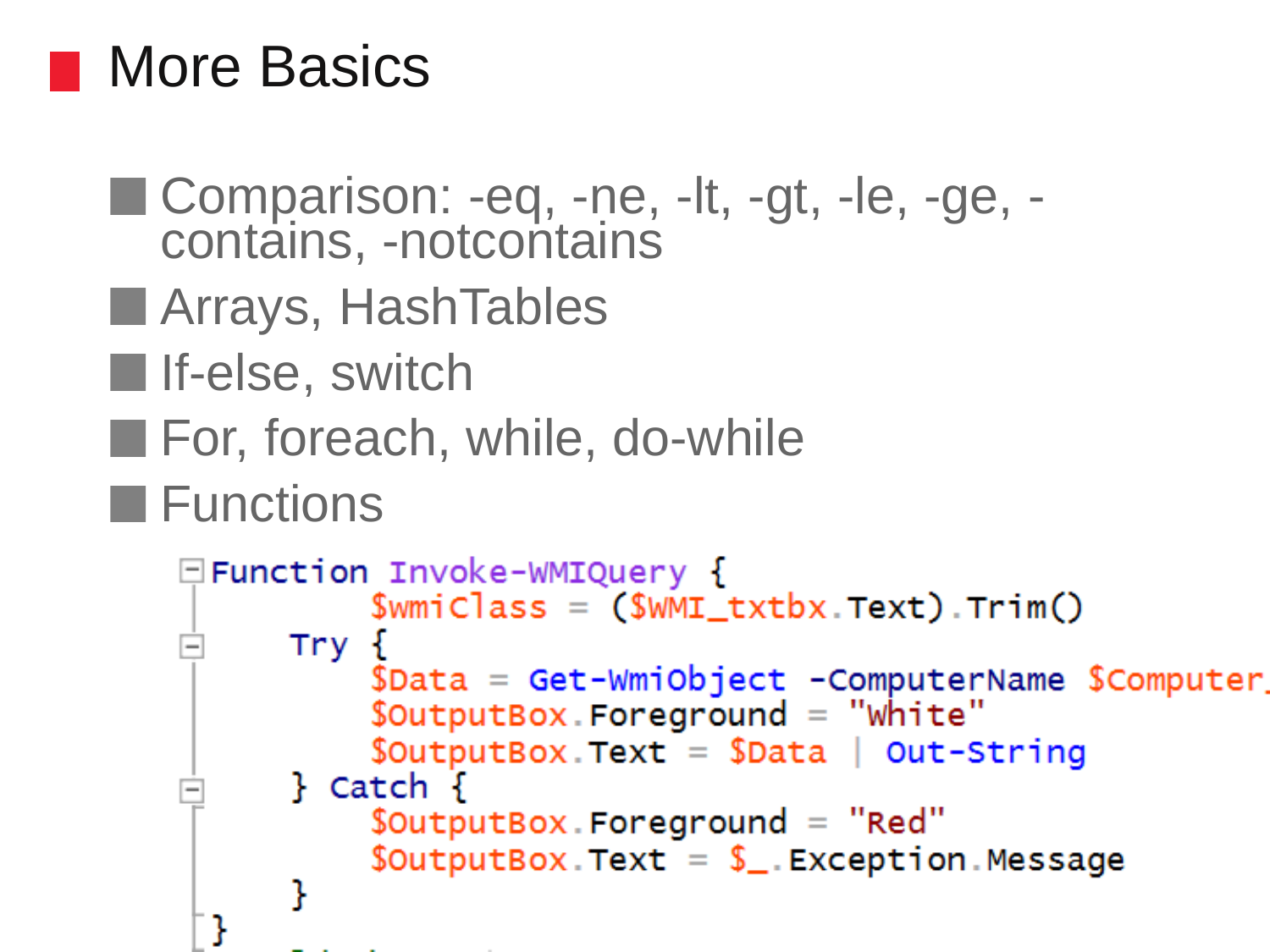## **Demo Basics**

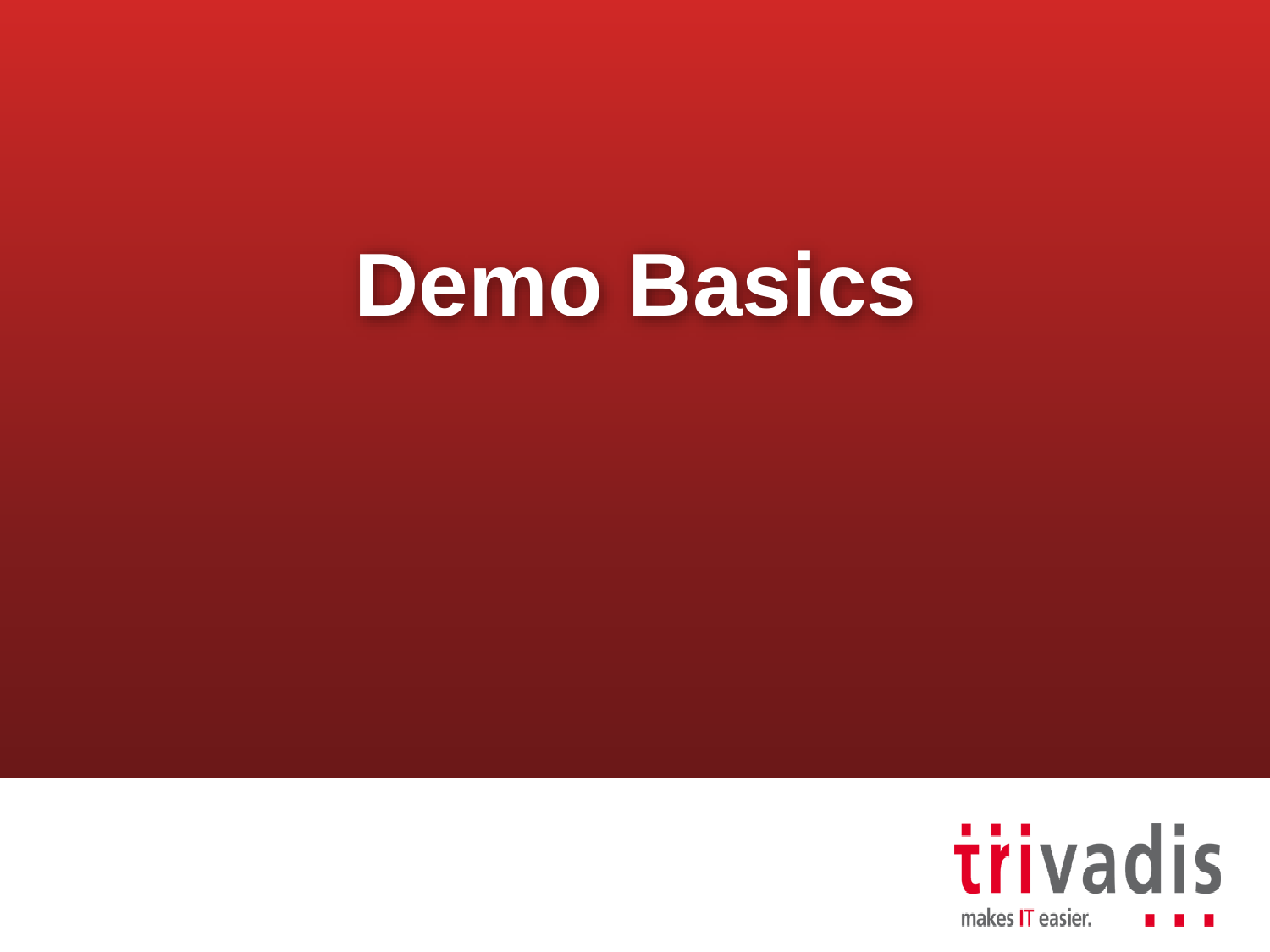# **Advanced Powershell**

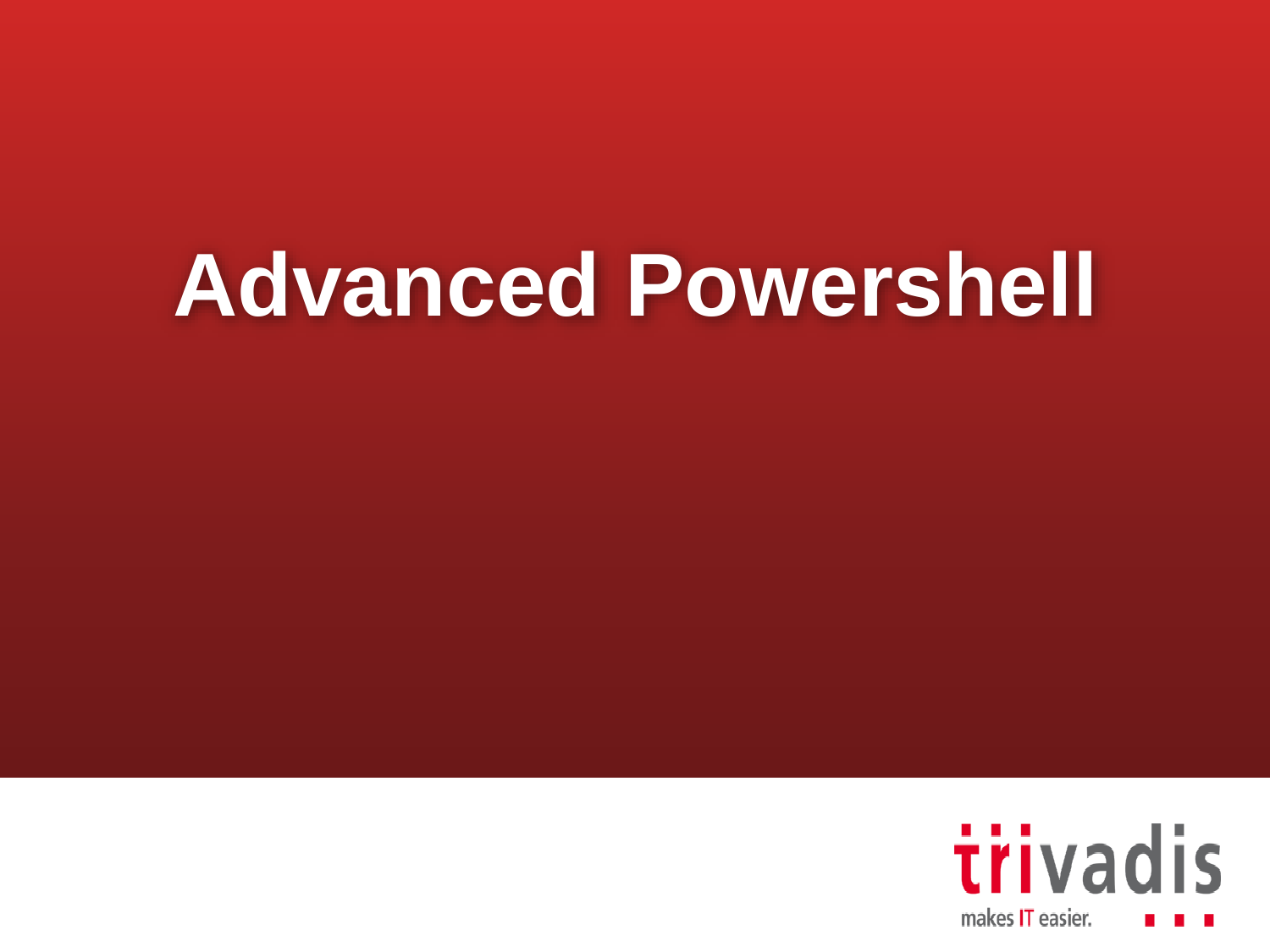### **Powershell Remoting**

**Enter-PSSession E.a.**-Computername LTMME02 ■ Invoke-Command –Computername LTMME01, LTMME02, LTMME03 – Scriptblock { <cmd>}

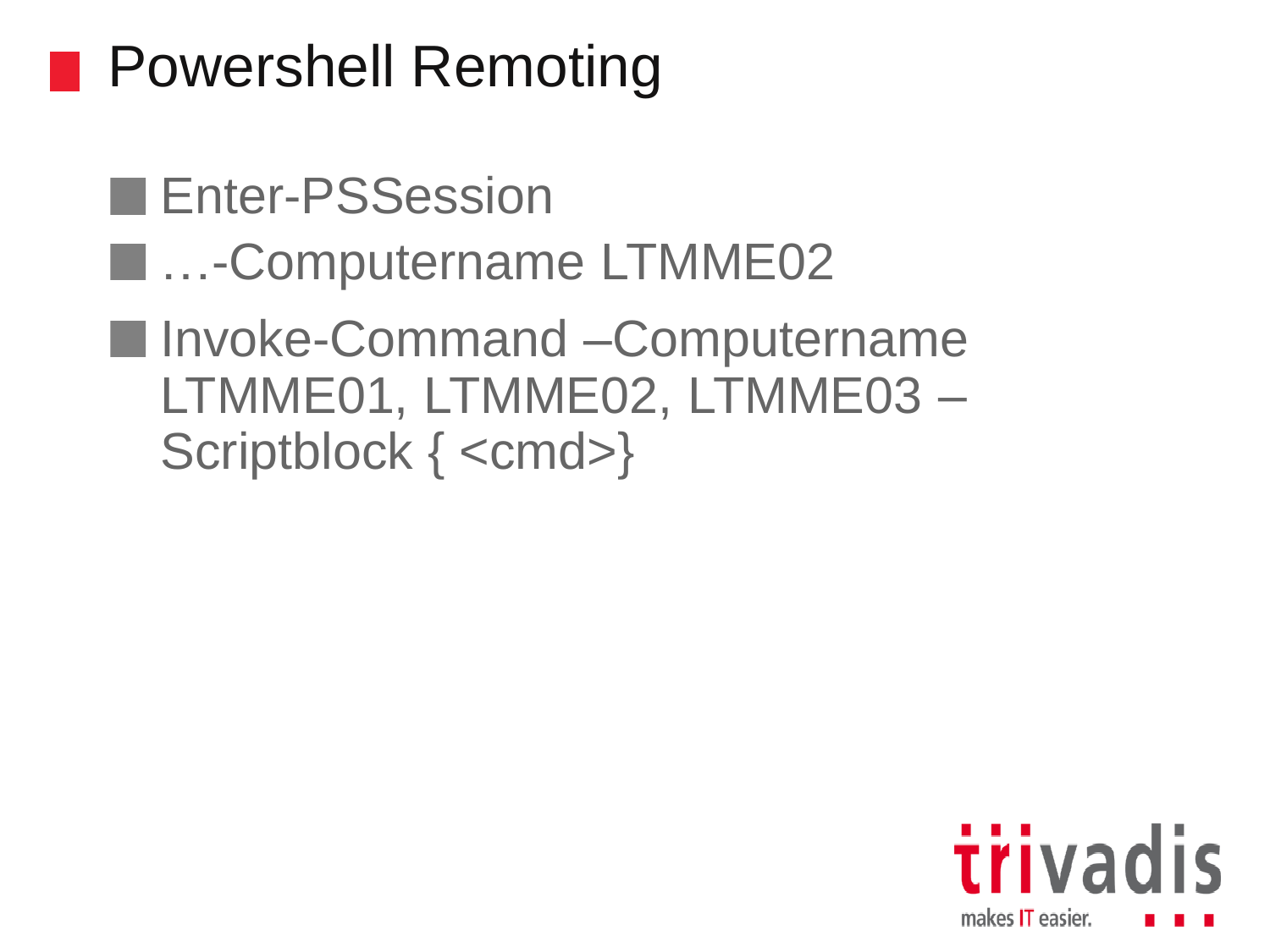

#### Speech Excel Interop

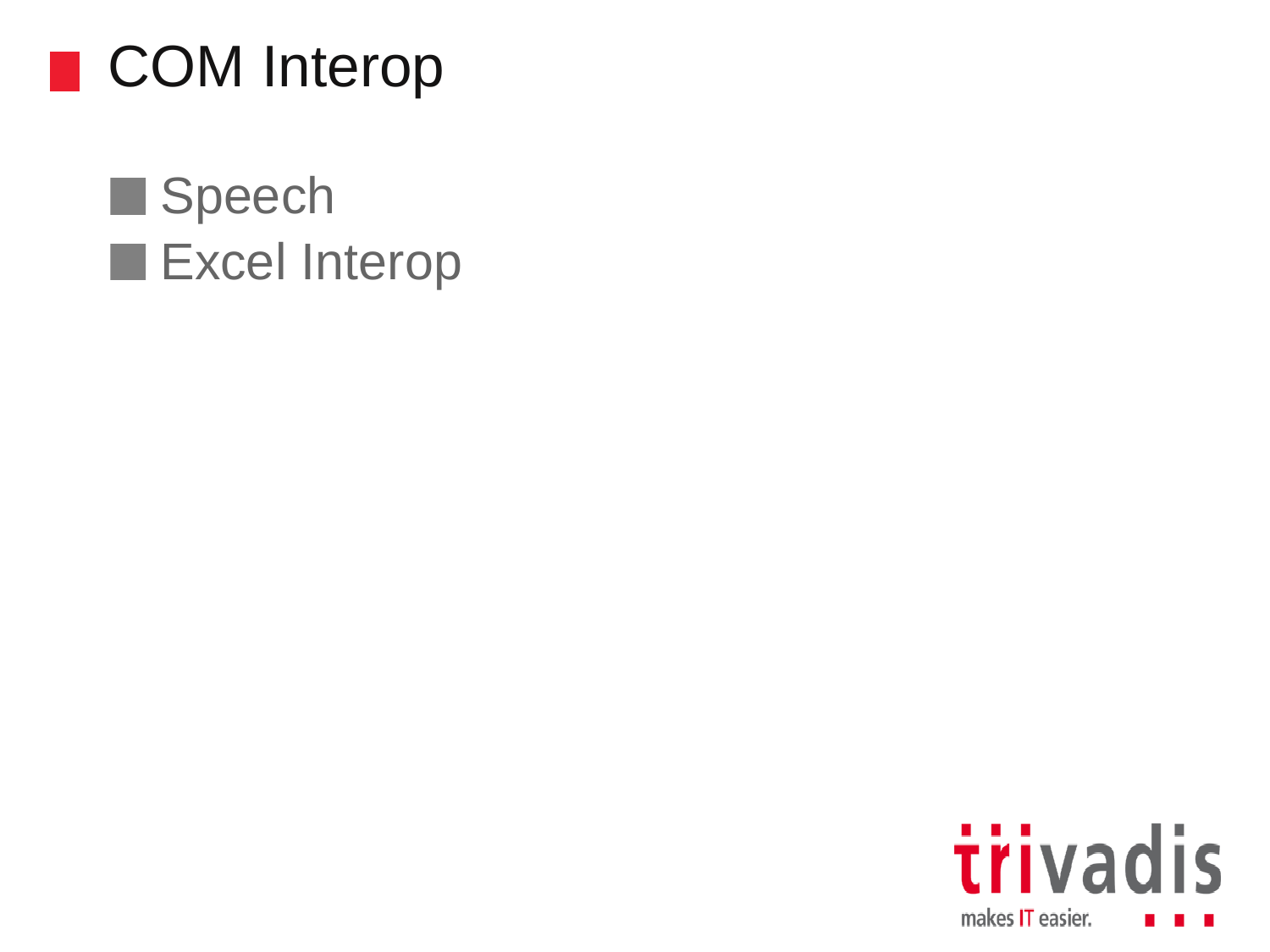### **Number** Windows Management Instrumentation (WMI)

"…a set of extensions to the [Windows Driver Model](https://en.wikipedia.org/wiki/Windows_Driver_Model) that provides an **[operating system](https://en.wikipedia.org/wiki/Operating_system)** interface…"

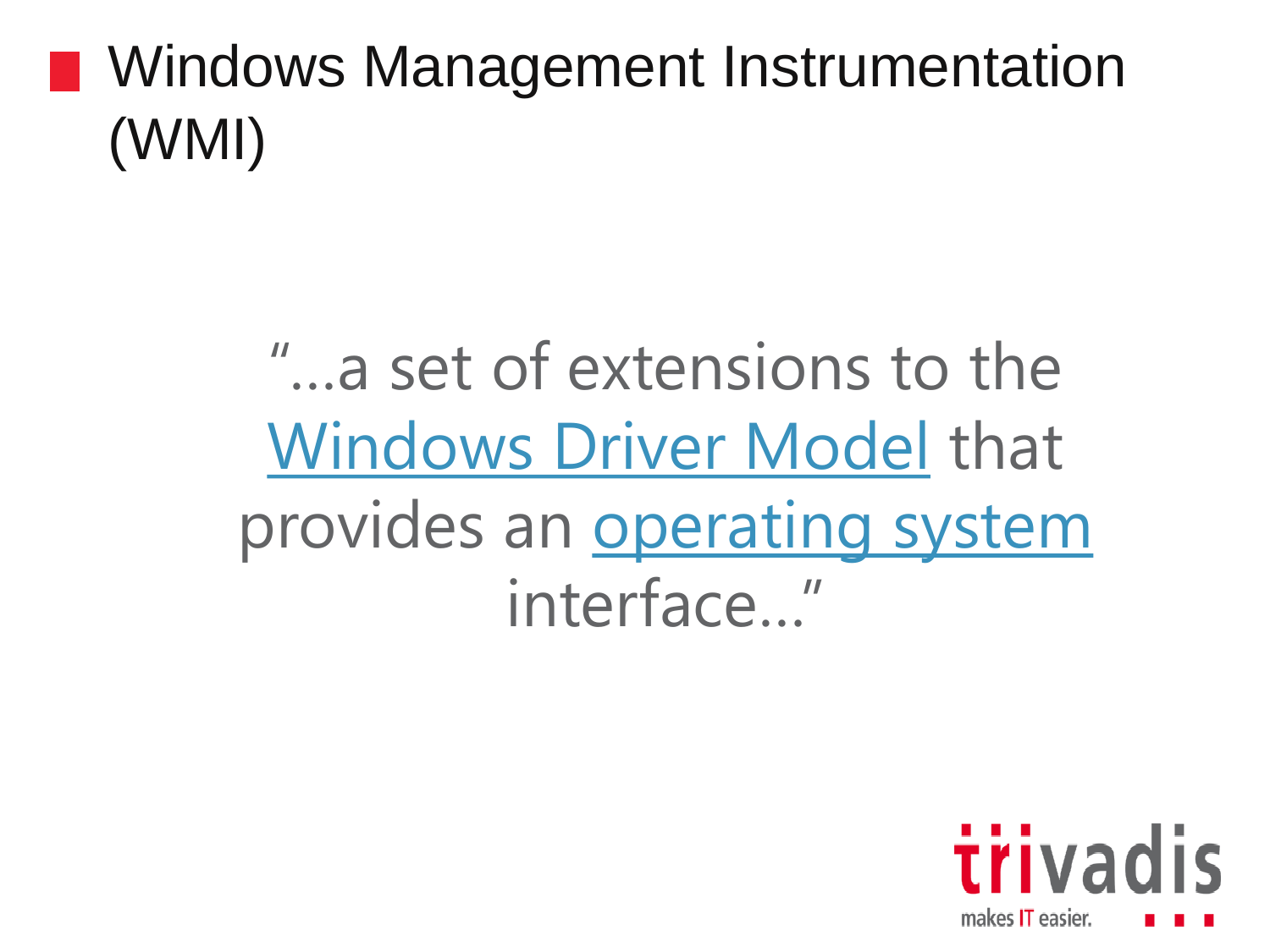#### Basics: Providers

#### Get-PSProviders

- –Environment
- –FileSystem
- –Function
- –Registry
- –Certificate
- $-IIS$

–…

–SqlServer

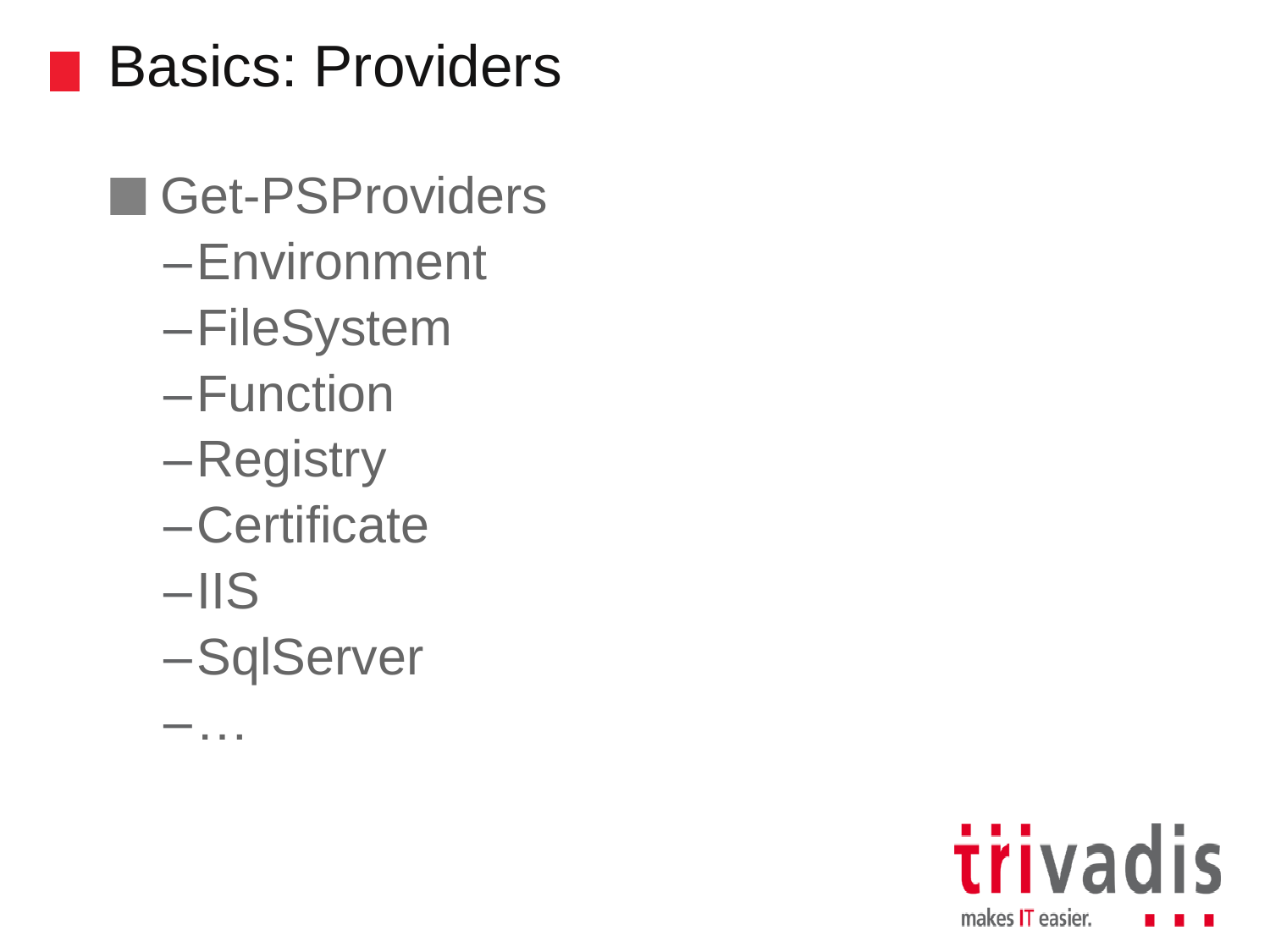

#### **Acess any class from .NET** Web Services **Load Assembly and Show UI** WPF Samples

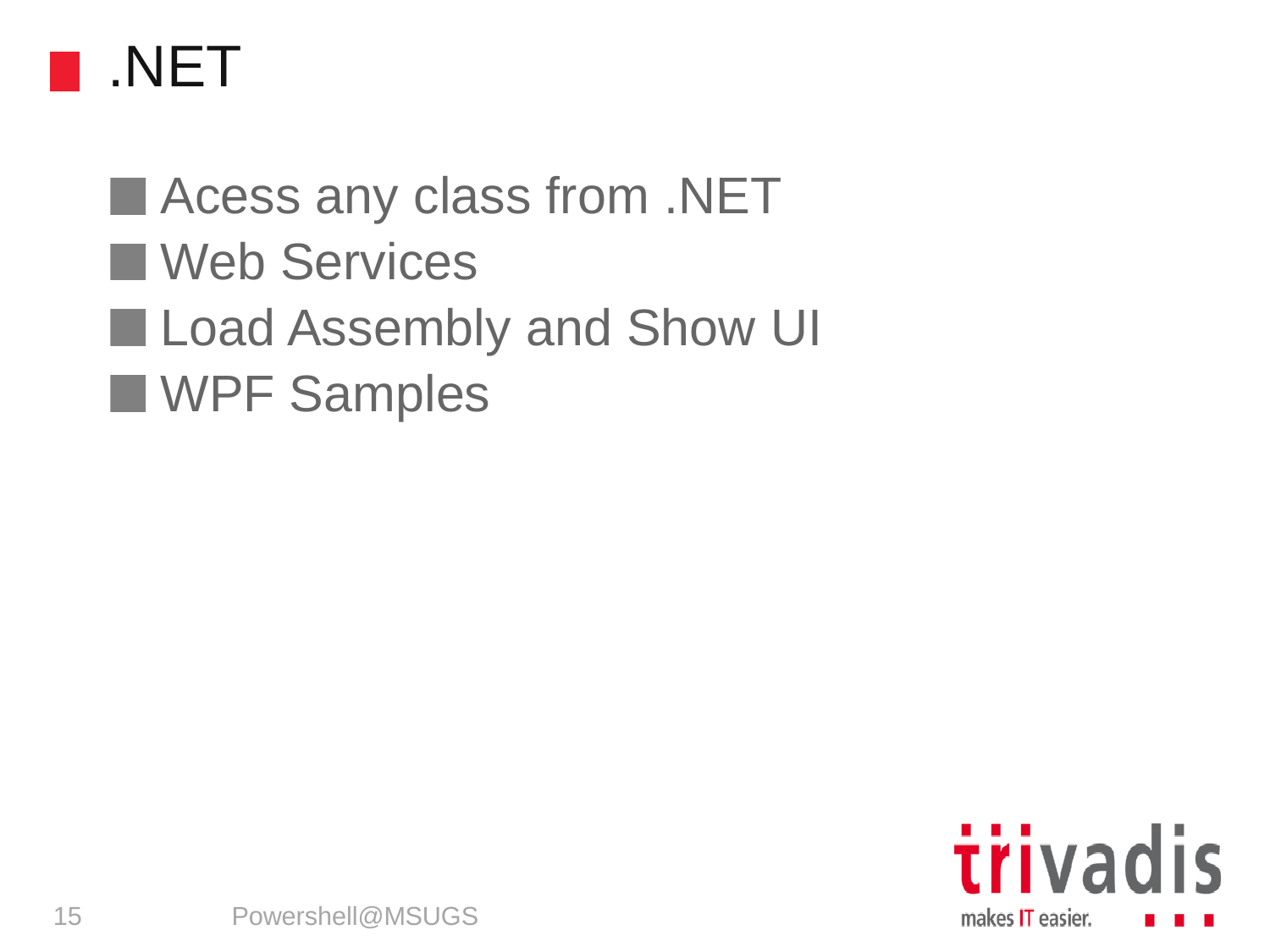### PS Workflows

**Based on .NET Work1** Foreach comp in ComputerName  $\blacksquare$  Long-running, persist $\blacksquare$  $\blacksquare$  Interrupt, suspend, re Sequence, Parallel, Figure 1, and Sequence, Parallel, Figure 1, and Sect-WmiObject

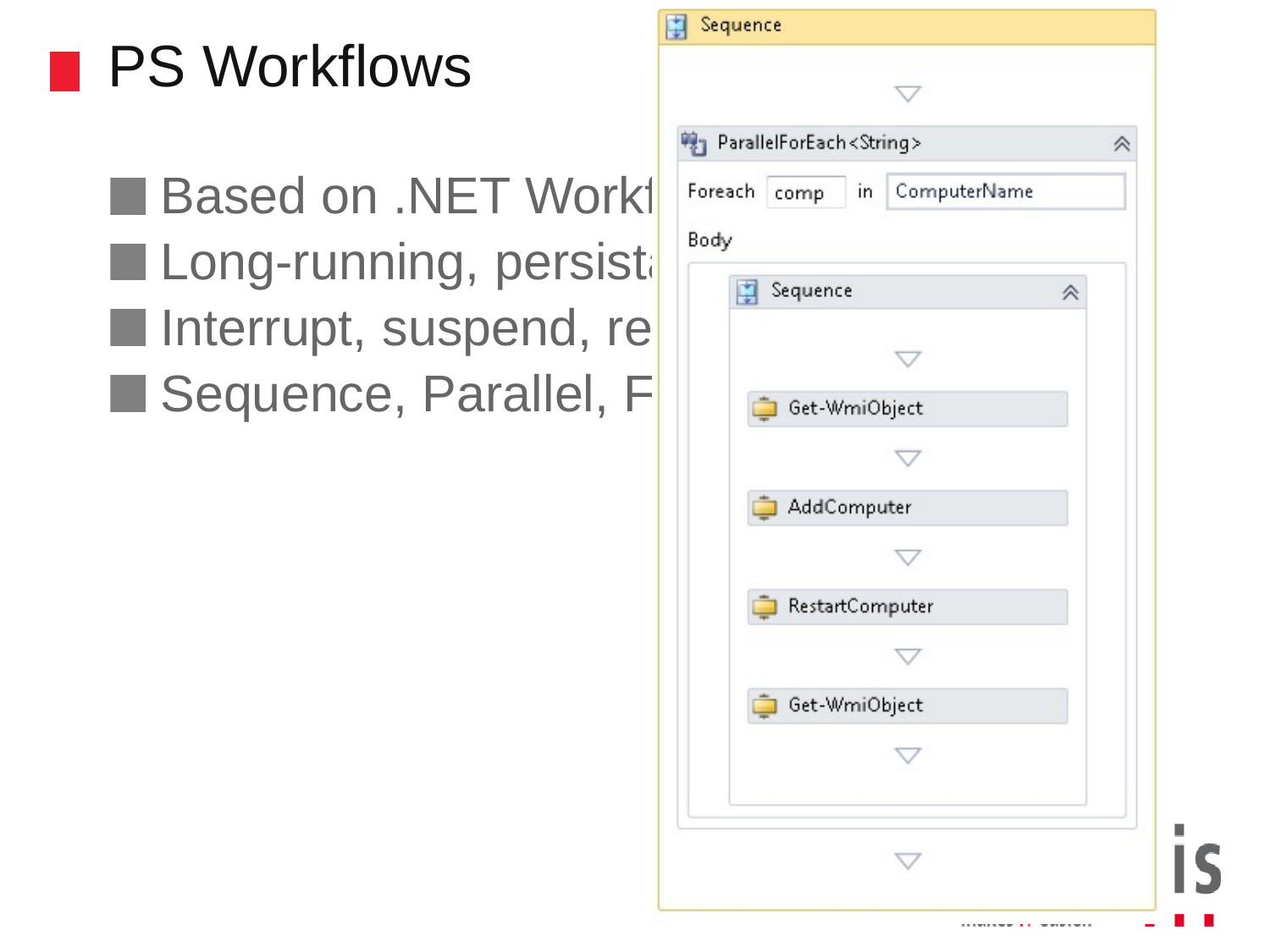# **PS Integration**

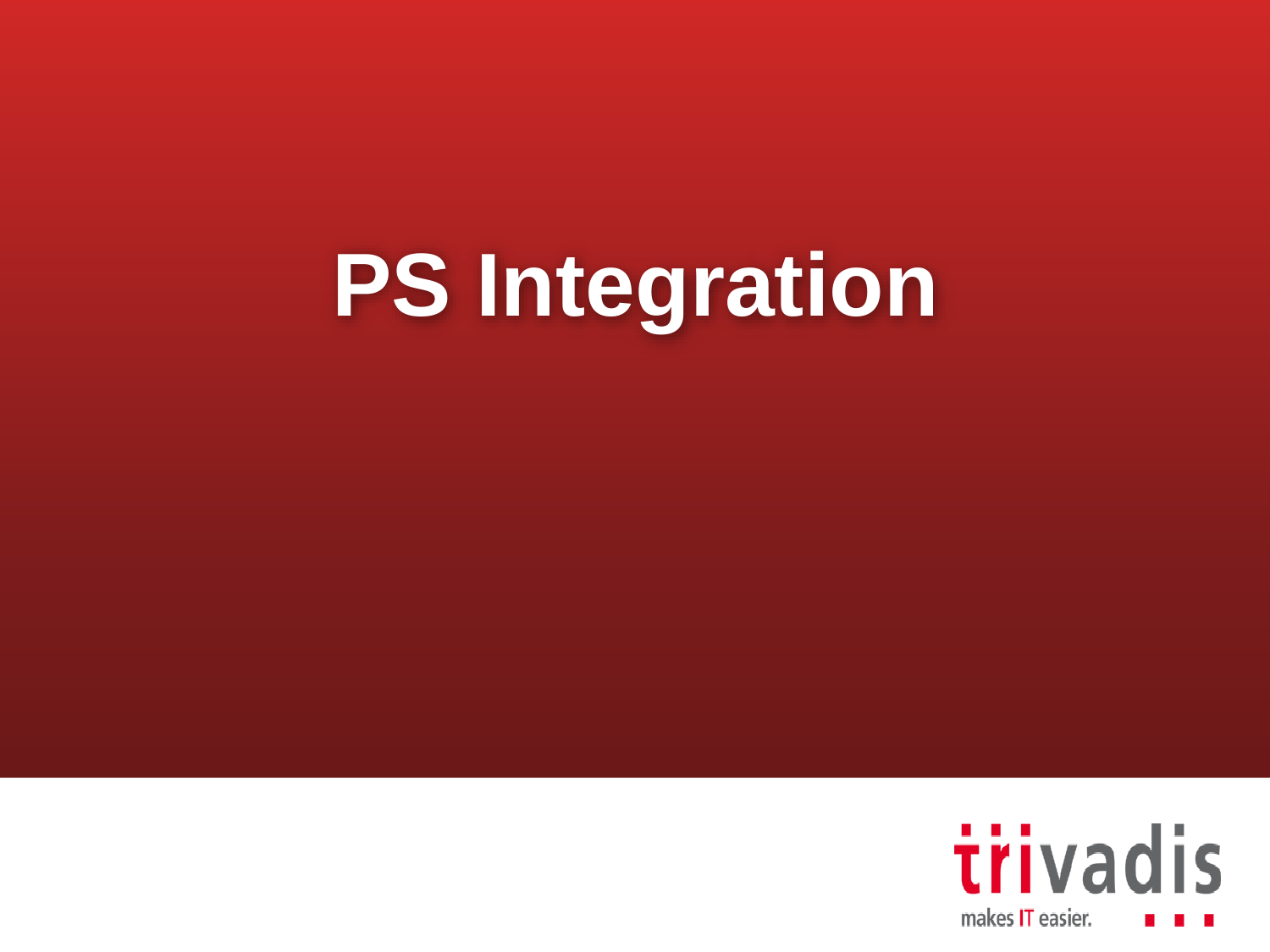**■ Working with Windows** Roles & Features

Get-WindowsFeature/Install-WindowsFeature/Uninstall-WindowsFeature

Install-WindowsFeature Web-Server -IncludeAllSubFeature -IncludeManagementTools

'WebSrv01', 'WebSrv02', 'WebSrv03' | ForEach-Object {Install-WindowsFeature Web-Server -IncludeAllSubFeature -IncludeManagementTools *iiivadis* ComputerName \$\_} makes IT easier.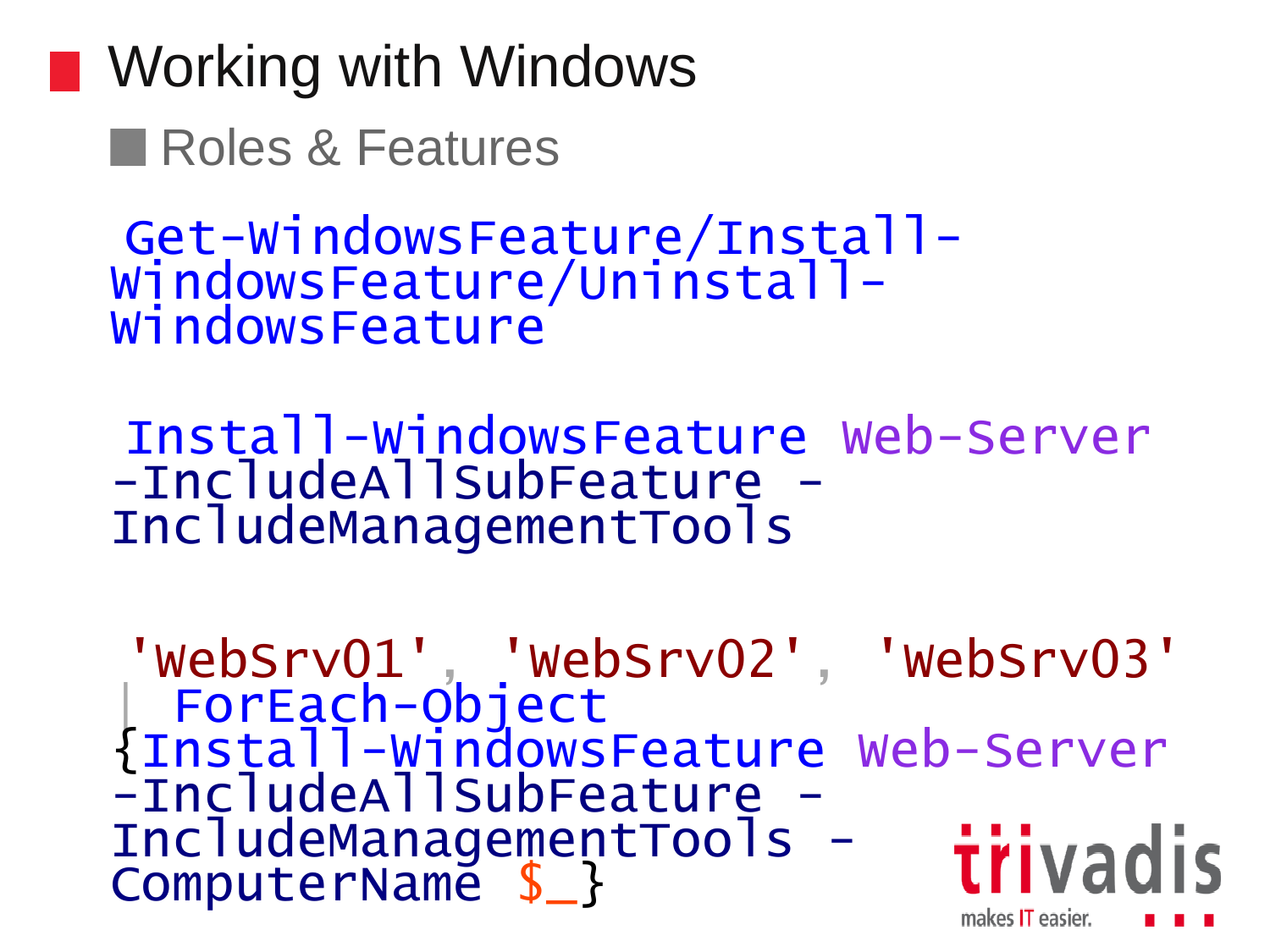#### ■ Working with Windows

#### Install-WindowsFeature -ConfigurationFilePath d:\WebServerConfigFile.xml

| 科                               | Add Roles and Features Wizard                                                                                                     | ▫<br>×                                          |
|---------------------------------|-----------------------------------------------------------------------------------------------------------------------------------|-------------------------------------------------|
| Confirm installation selections |                                                                                                                                   | DESTINATION SERVER<br>CLUS01B.ROOT.SYSADMIN.NET |
| Before You Begin                | To install the following roles, role services, or features on selected server, click Install.                                     |                                                 |
| Installation Type               | Restart the destination server automatically if required                                                                          |                                                 |
| Server Selection                | Optional features (such as administration tools) might be displayed on this page because they have                                |                                                 |
| Server Roles                    | been selected automatically. If you do not want to install these optional features, click Previous to clear<br>their check boxes. |                                                 |
| Features                        |                                                                                                                                   |                                                 |
| Confirmation                    | Multipath I/O                                                                                                                     |                                                 |
| Results                         |                                                                                                                                   |                                                 |
|                                 |                                                                                                                                   |                                                 |
|                                 |                                                                                                                                   |                                                 |
|                                 |                                                                                                                                   |                                                 |
|                                 |                                                                                                                                   |                                                 |
|                                 |                                                                                                                                   |                                                 |
|                                 |                                                                                                                                   |                                                 |
|                                 |                                                                                                                                   |                                                 |
|                                 |                                                                                                                                   |                                                 |
|                                 | <b>Export configuration settings</b><br>Specify an alternate source path                                                          |                                                 |
|                                 | < Previous                                                                                                                        | Cancel<br>Next<br>Install                       |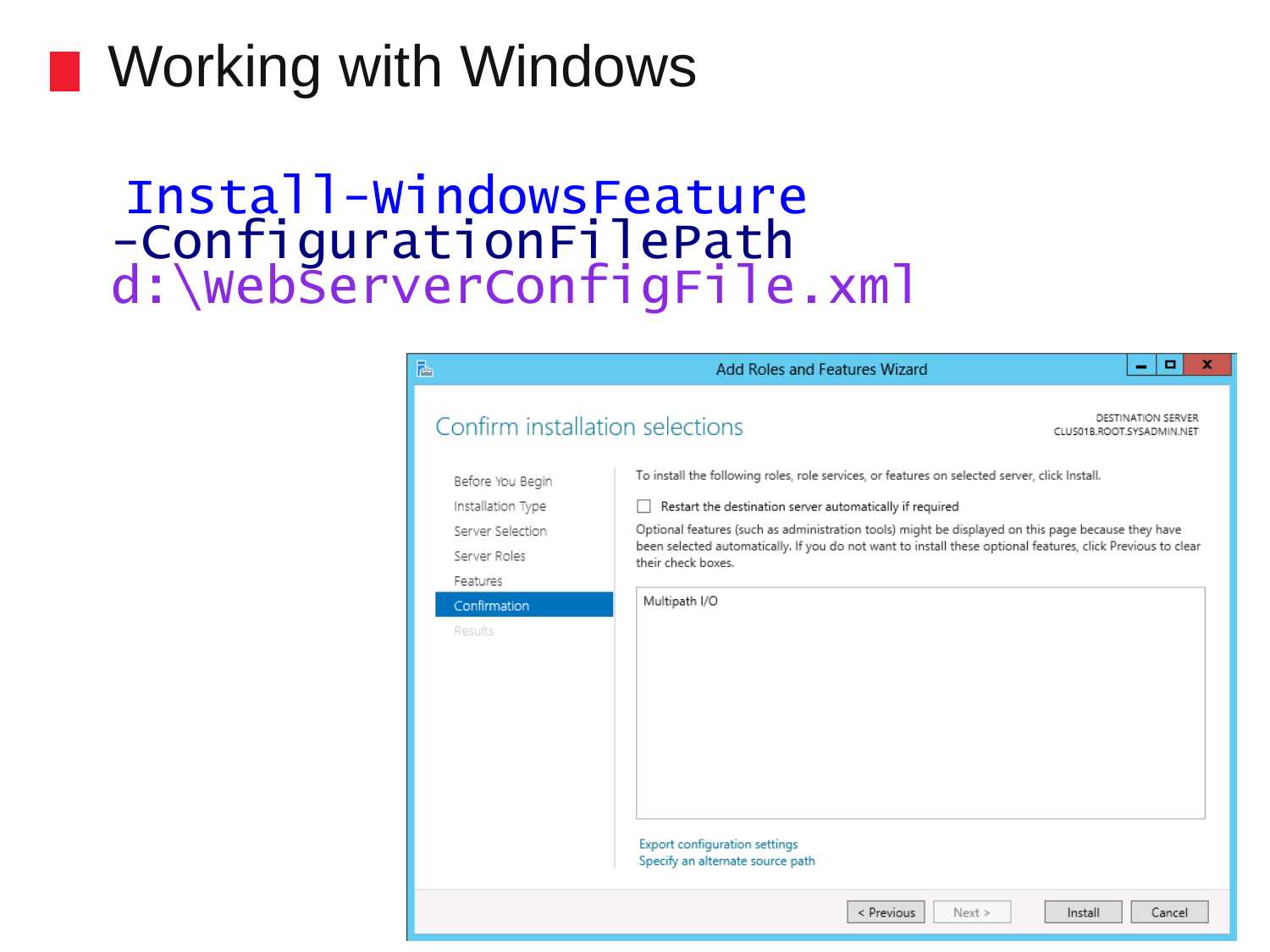### **Norking with IIS**

#### Import-Module WebAdministration

- Add, change, remove
	- –Application pools
	- –Web Sites
	- –Virtual Directories
	- –Web Applications
	- –Website Bindings
- Backup & Restore
	- –Web Configuration

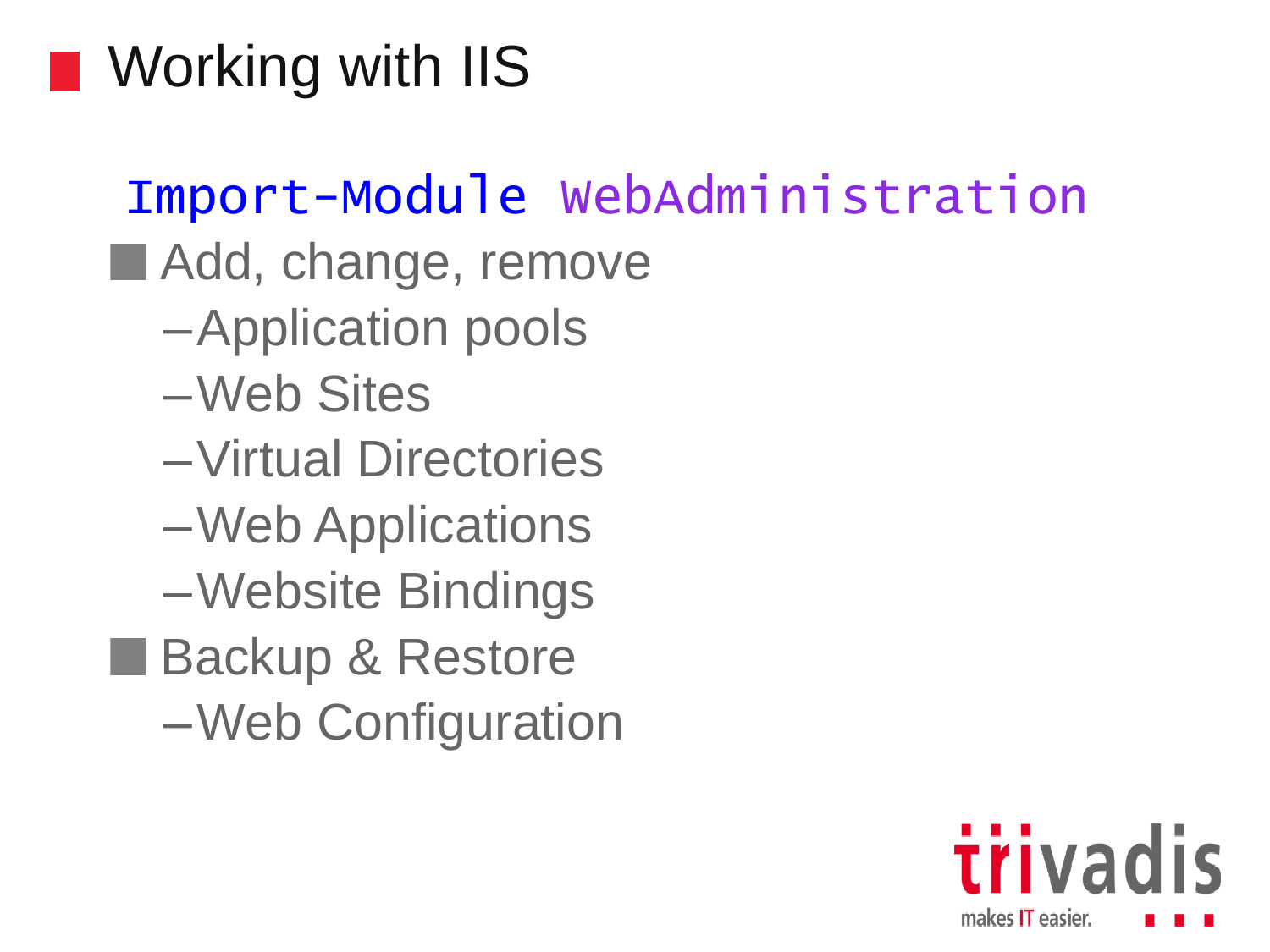### **Number 19 Working with SQL Server**

- Import-Module SQLPS or launch from **SSMS**
- **Execute T-SQL**
- Backup & Restore DBs
- Generate Scripts for DB, Tables, Procedures

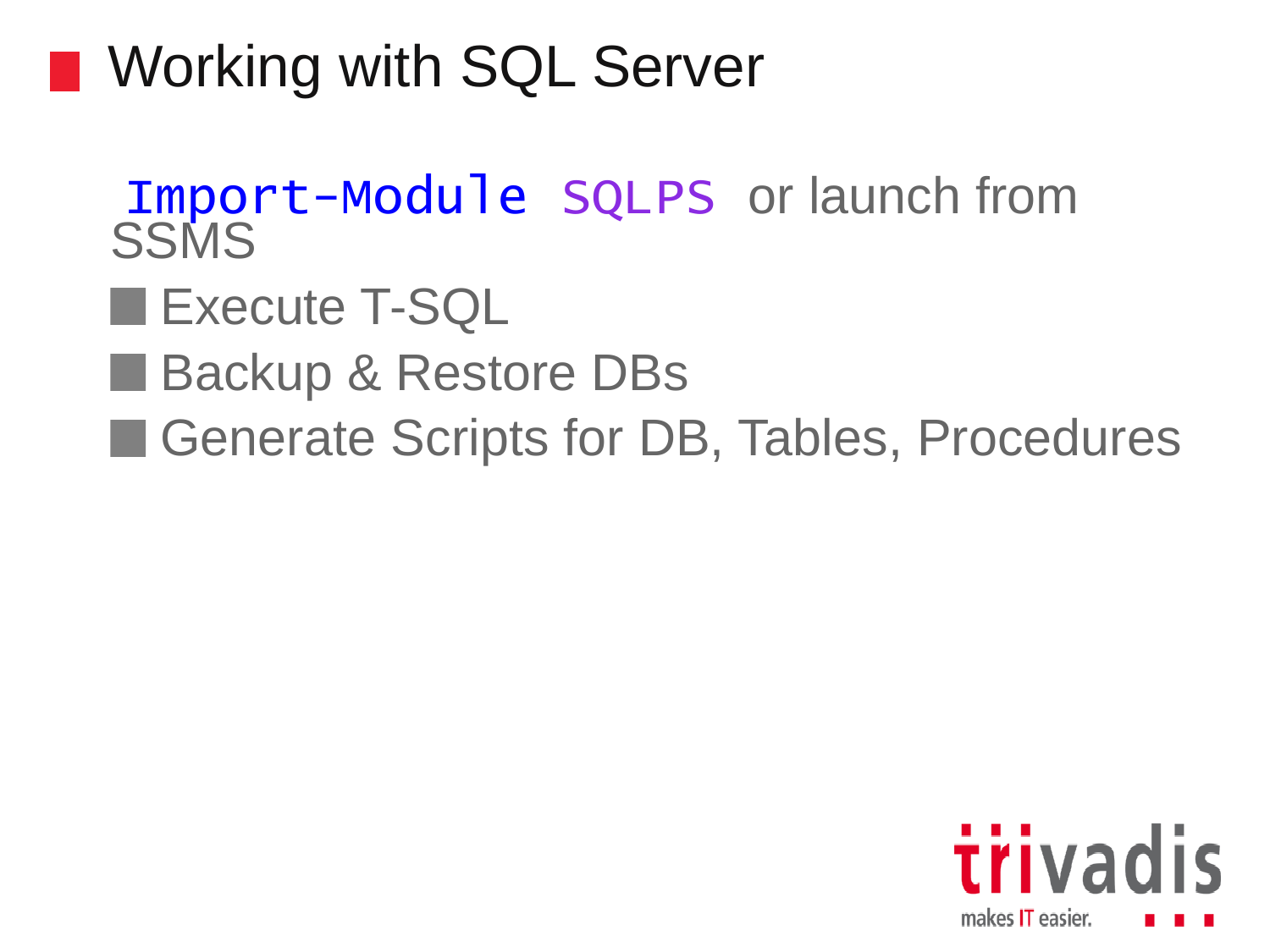### **Norking with TFS**

- Get info
	- –Work Items
	- –Source Control
- **Manage** 
	- –Workspaces
	- –Changesets, Shelvesets, Pending Changes
	- –Build Definitions

–…

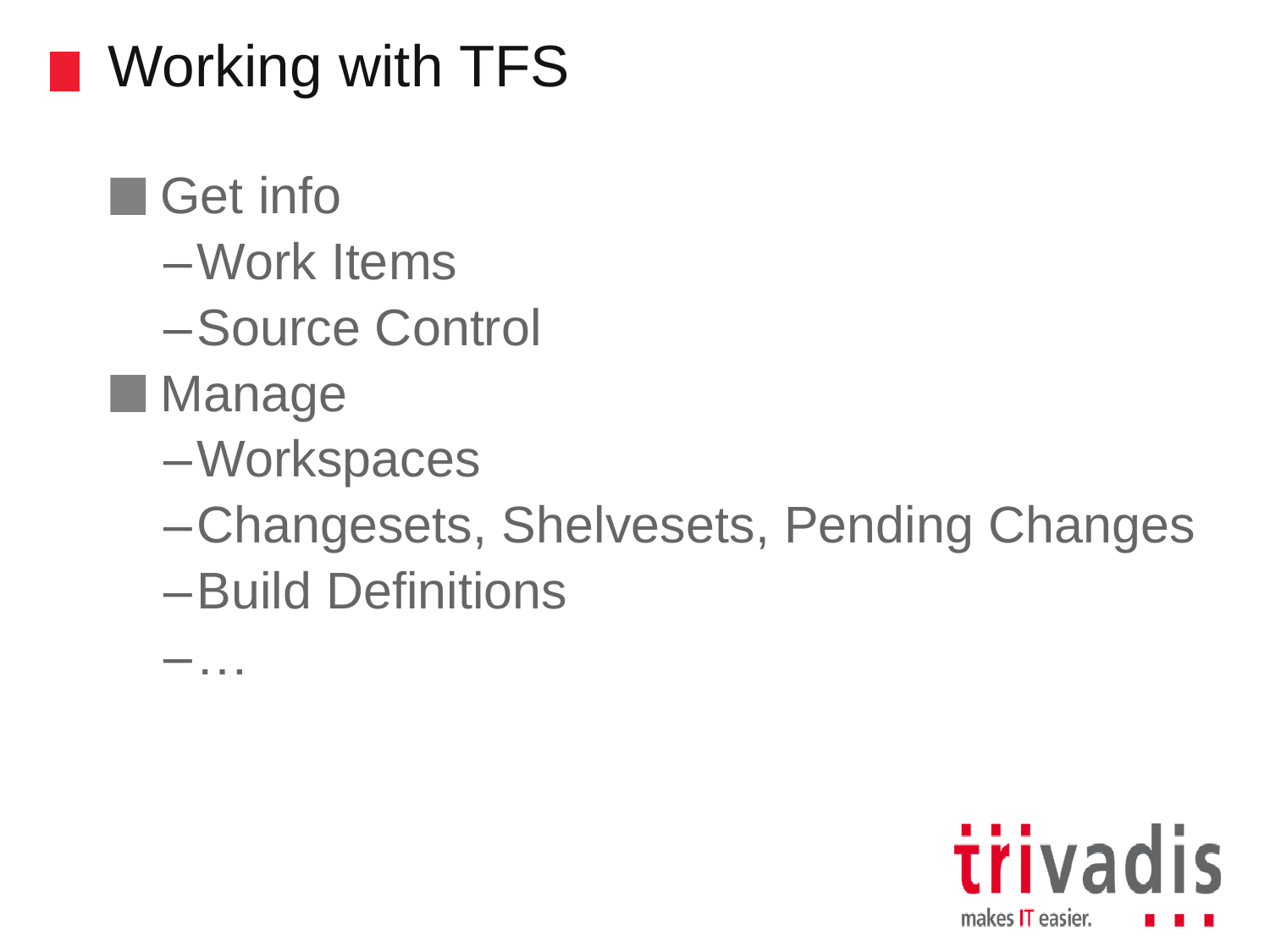### **Norking with Sharepoint**

- **Install Sharepoint Manage** –Site Collections –Lists
- Import/Export

–…

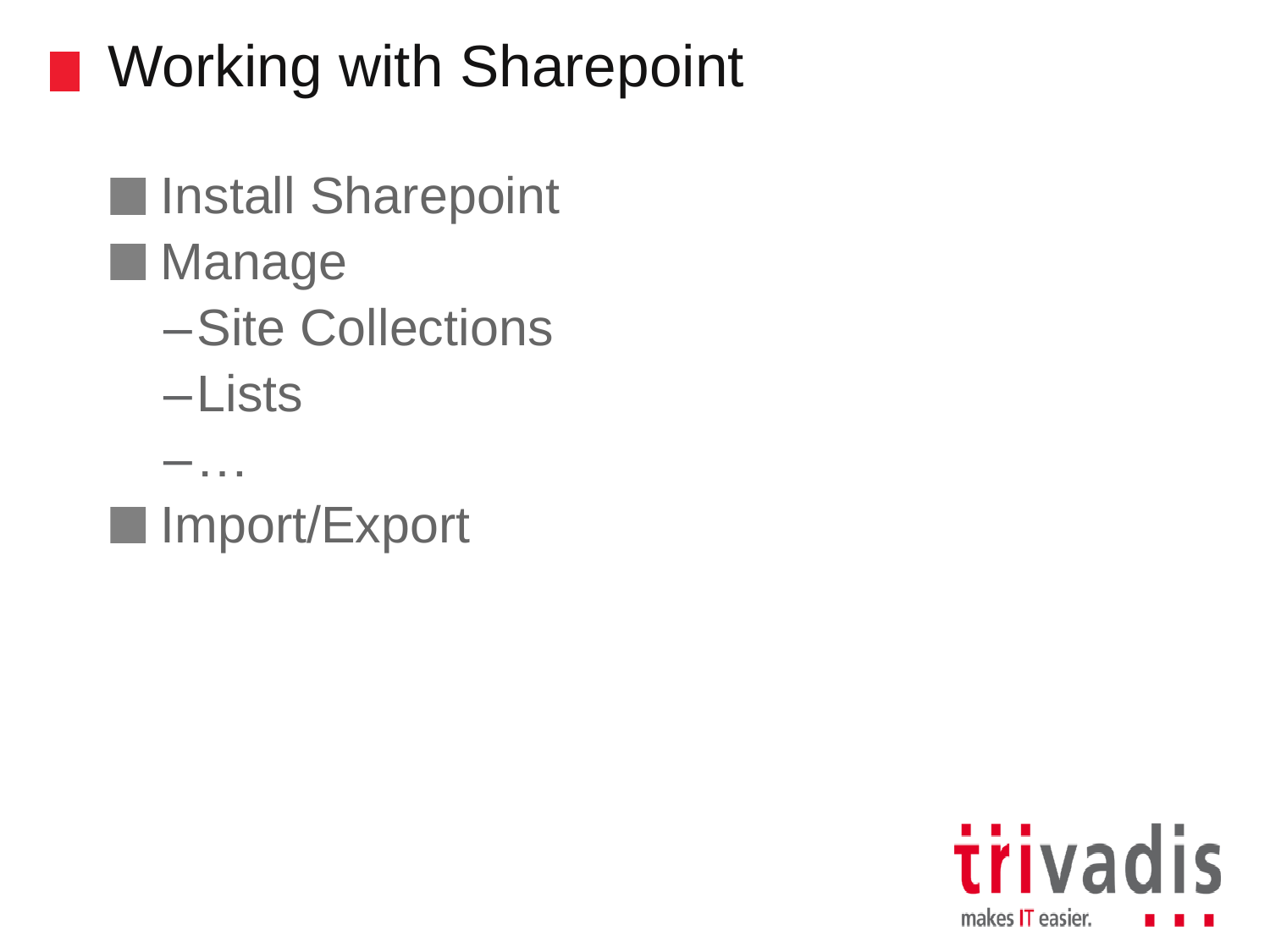### ■ Working with Microsoft Azure

- **Manage** 
	- –Storeage
	- $-VMs$
	- –WebSites
	- –Resources
	- –Active Directory

–…

■ Create multi-tier laaS environments

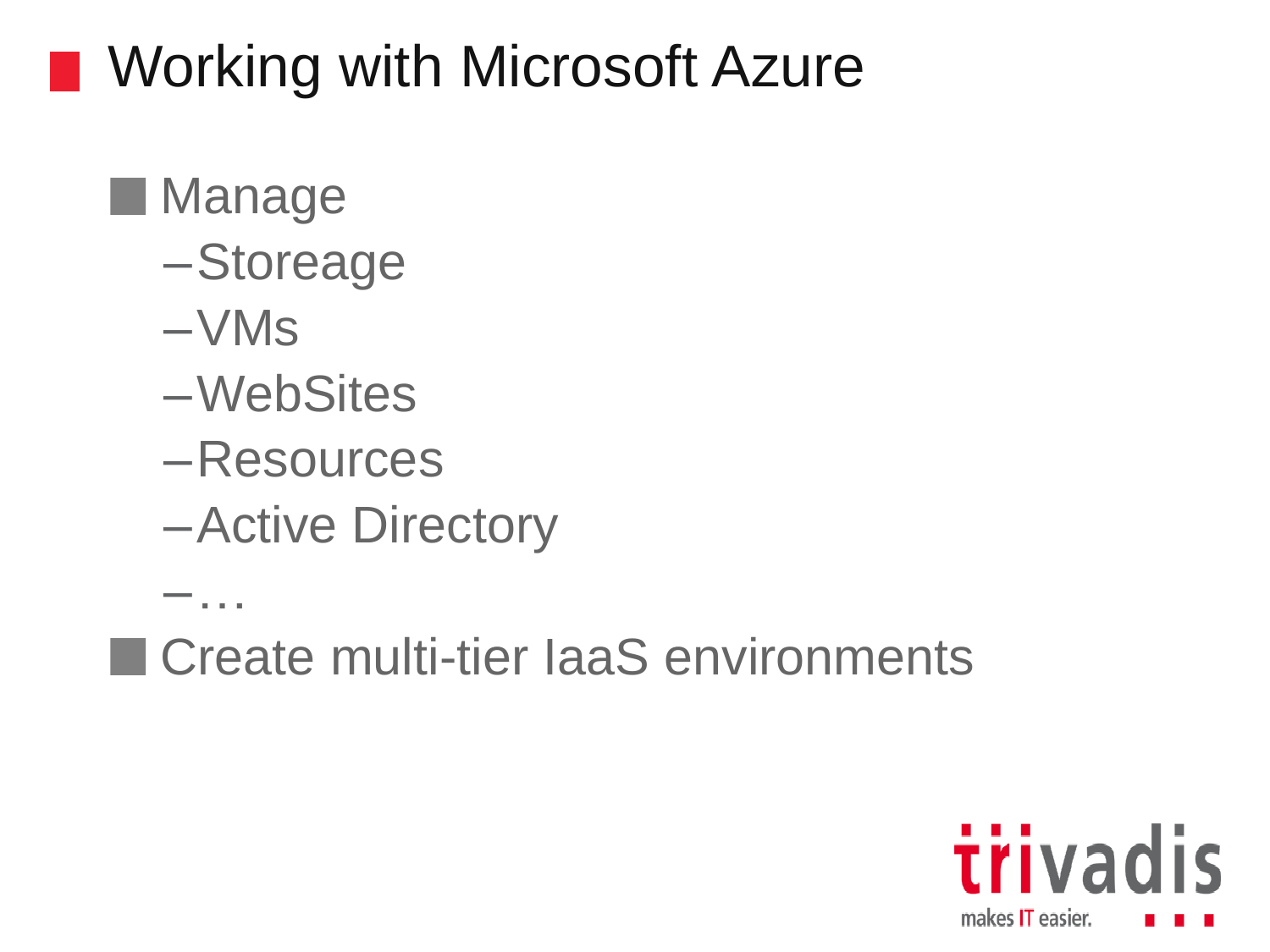

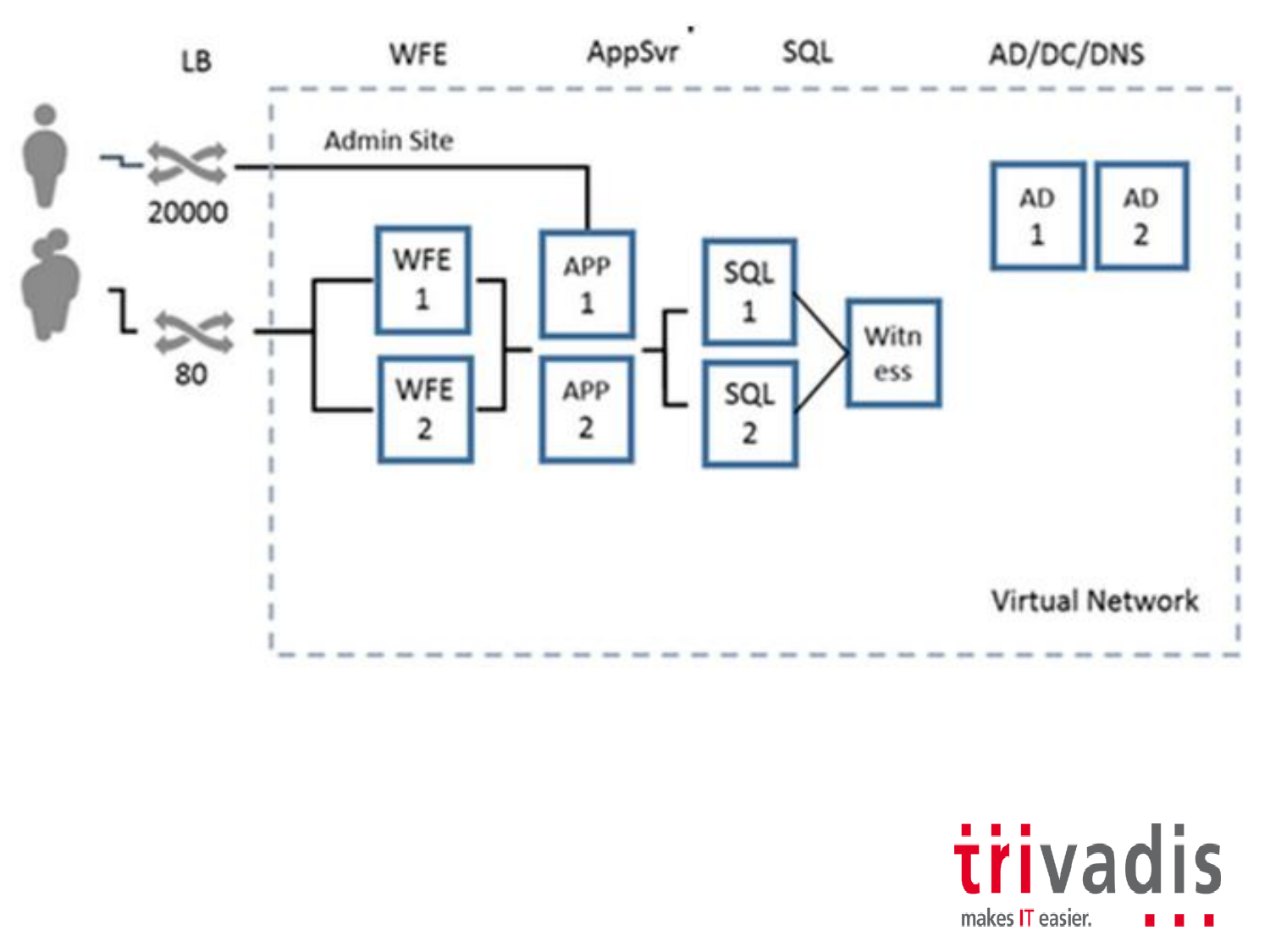# **Demo KUDU**

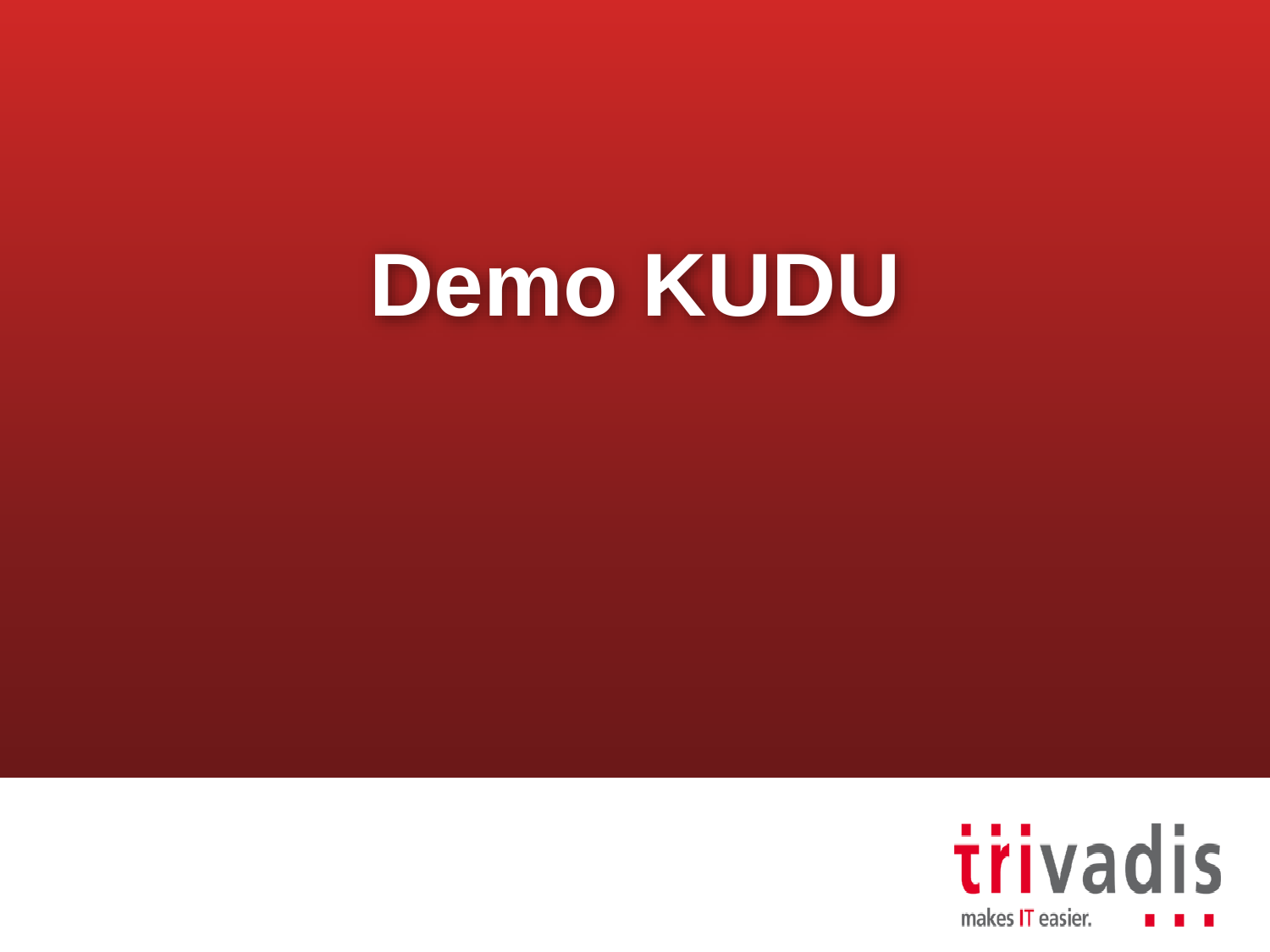

#### $/$  + | 3 items  $\land$  0  $\Box$

|         | <b>Name</b>       | <b>Modifed</b>       | <b>Size</b> |
|---------|-------------------|----------------------|-------------|
| $\pm$ 0 | $\bullet$ data    | 22.12.2015, 13:06:21 |             |
| $\pm$ o | <b>E</b> LogFiles | 18.12.2014, 23:59:27 |             |
| $\pm$ 0 | site              | 22.12.2015, 13:06:21 |             |

**VA** 

Lise old o

|                          |     | Kudu Remote Execution Console<br>Type 'exit' then hit 'enter' to get a new powershell process.<br>Type 'cls' to clear the console |                  |                 |                         |                 |                       |
|--------------------------|-----|-----------------------------------------------------------------------------------------------------------------------------------|------------------|-----------------|-------------------------|-----------------|-----------------------|
| PS D: \home> get-process |     |                                                                                                                                   |                  |                 |                         |                 |                       |
| Handles NPM(K)           |     | PM(K)                                                                                                                             | $WS(K)$ VM $(M)$ |                 | CPU(s)                  |                 | Id ProcessName        |
| 58                       | 8   | 4688                                                                                                                              | 5164             | 32 <sub>2</sub> |                         | 0.03 51976 cmd  |                       |
| 152                      | 15  | 11520                                                                                                                             | 16180            | 124             |                         |                 | 0.17 55252 DaaSRunner |
| 245                      | 21  | 36852                                                                                                                             | 36616            | 196             |                         |                 | 1.27 51328 powershell |
| 4694                     | 115 | 142412                                                                                                                            | 179084           |                 | 761 6,595.22 17788 w3wp |                 |                       |
| 817                      | 92  | 78196                                                                                                                             | 88704            | 727             |                         | 4.63 54100 w3wp |                       |
|                          |     |                                                                                                                                   |                  |                 |                         |                 |                       |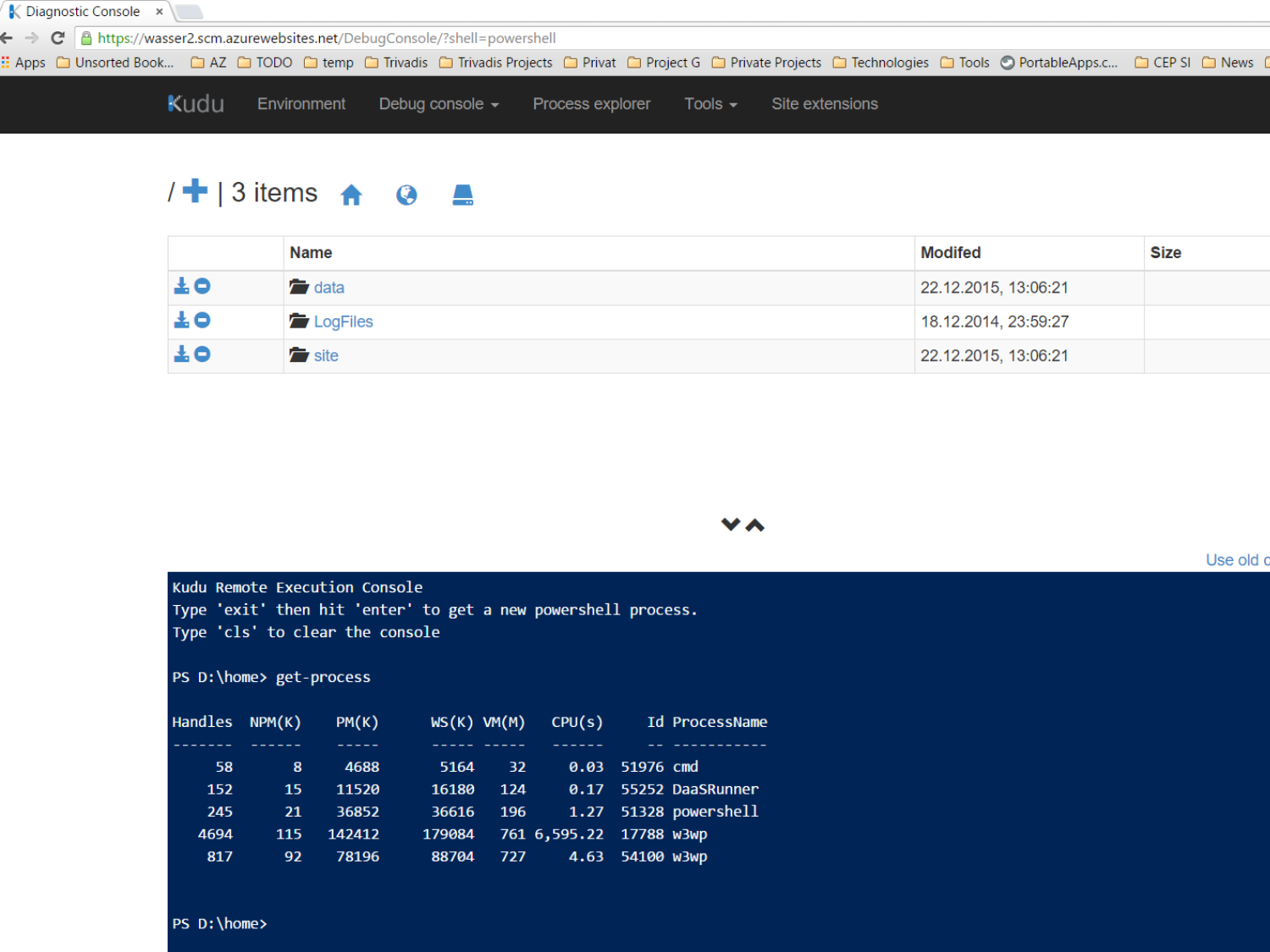# **Demo Twitter**